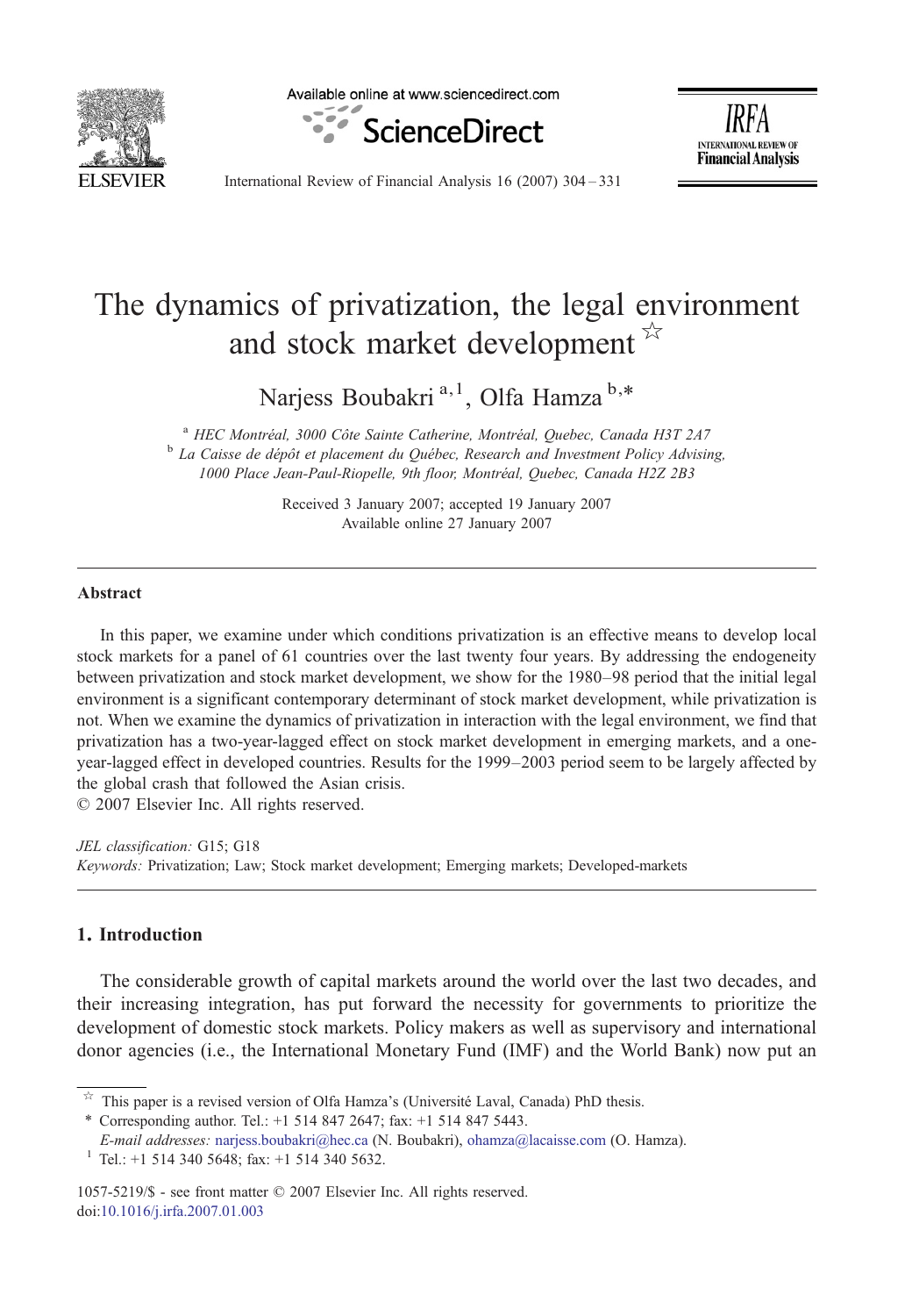unprecedented emphasis on policies that aim to develop financial markets ([World Bank, 2002,](#page--1-0) [2005](#page--1-0)), including privatization of state-owned firms.

In this paper, we analyze the impact of privatization on stock market development in an international sample of developed and developing countries. Specifically, three main issues call for our attention: (1) first, does privatization has a contemporaneous effect on stock market development? To answer this question, we characterize privatization by its intensity and method (i.e., private sales to strategic investors or share issues on the stock market), and model the reform as endogenous to stock market development. (2) Second, does the level of institutional development affect the relation between privatization and stock market development? (3) Third, what are the dynamics of privatization? In other words, are the effects of the reform on stock market development contemporaneous or lagged in time? These issues are particularly important in a context where privatization is put in place worldwide, and which governments and politicians often justify by their desire to develop domestic stock markets and create popular capitalism.

Our study makes several contributions to the literature: First, we address the endogeneity between privatization and stock market development (SMD henceforth) since recent studies show that the reform is unlikely to be exogenous [\(Bortolotti, Fantini, & Siniscalco, 2003; Megginson,](#page--1-0) [Nash, Netter, & Poulsen, 2004](#page--1-0)). Indeed, in most previous studies that examine the postprivatization performance of former state firms, SMD is implicitly assumed to be exogenous ([Boubakri, Cosset, & Guedhami, 2005a, b; D'Souza & Megginson, 1999; Megginson, Nash, &](#page--1-0) [van Randenborgh, 1994\)](#page--1-0)<sup>2</sup>.

Another contribution is that we use an international sample of 37 emerging markets and 24 developed countries, and employ a wide array of SMD indicators that characterize stock market size, liquidity and concentration, to tackle the conceptual shortcomings that each indicator may raise if it is taken separately, as it is done in the literature ([Demirgüç-Kunt & Levine, 1996, 1999](#page--1-0)).

Finally, this paper also goes beyond the existing literature on the determinants of SMD in two ways: first, by including institutions that are directly related to stock market integrity, namely the extent of insider trading regulation and enforcement, and second, by considering the overall legal environment rather than political risk alone ([Perotti & van Oijen, 2001](#page--1-0)).

Our main results can be summarized as follows:

We first show that privatization has no *contemporaneous* (i.e., simultaneous) impact on SMD. Next, when we examine the inter-temporal effect of privatization on SMD, we find that if the initial legal environment is efficient, the method of divestiture and the reform intensity have a more or less lagged effect, depending on the level of country economic development. For example, we find that in emerging markets the method of privatization (i.e. privatization through share issues) has a two-year-lagged effect while privatization intensity has a one-year effect on stock market size and liquidity. In developed countries instead, the method of privatization has no inter-temporal effect on SMD, but privatization intensity yields a one-year-lagged improvement in stock market size and liquidity. These benefits materialize in the presence of an initial legal environment.

For both sub-samples of countries, the results also indicate, in line with [La Porta, Lopez-De-](#page--1-0)[Silanes, Shleifer, and Vishny \(LLSV henceforth, 1997, 1998\),](#page--1-0) that the legal origin significantly affects the level of SMD. Specifically, markets in civil law countries are less developed than markets from common law countries. However, the quality of law enforcement (i.e., Law and Order) yields different results. Law and Order is significantly related to individual measures of

<sup>&</sup>lt;sup>2</sup> The reader is referred to [Megginson and Netter \(2001\)](#page--1-0) for an extensive literature review on privatization.